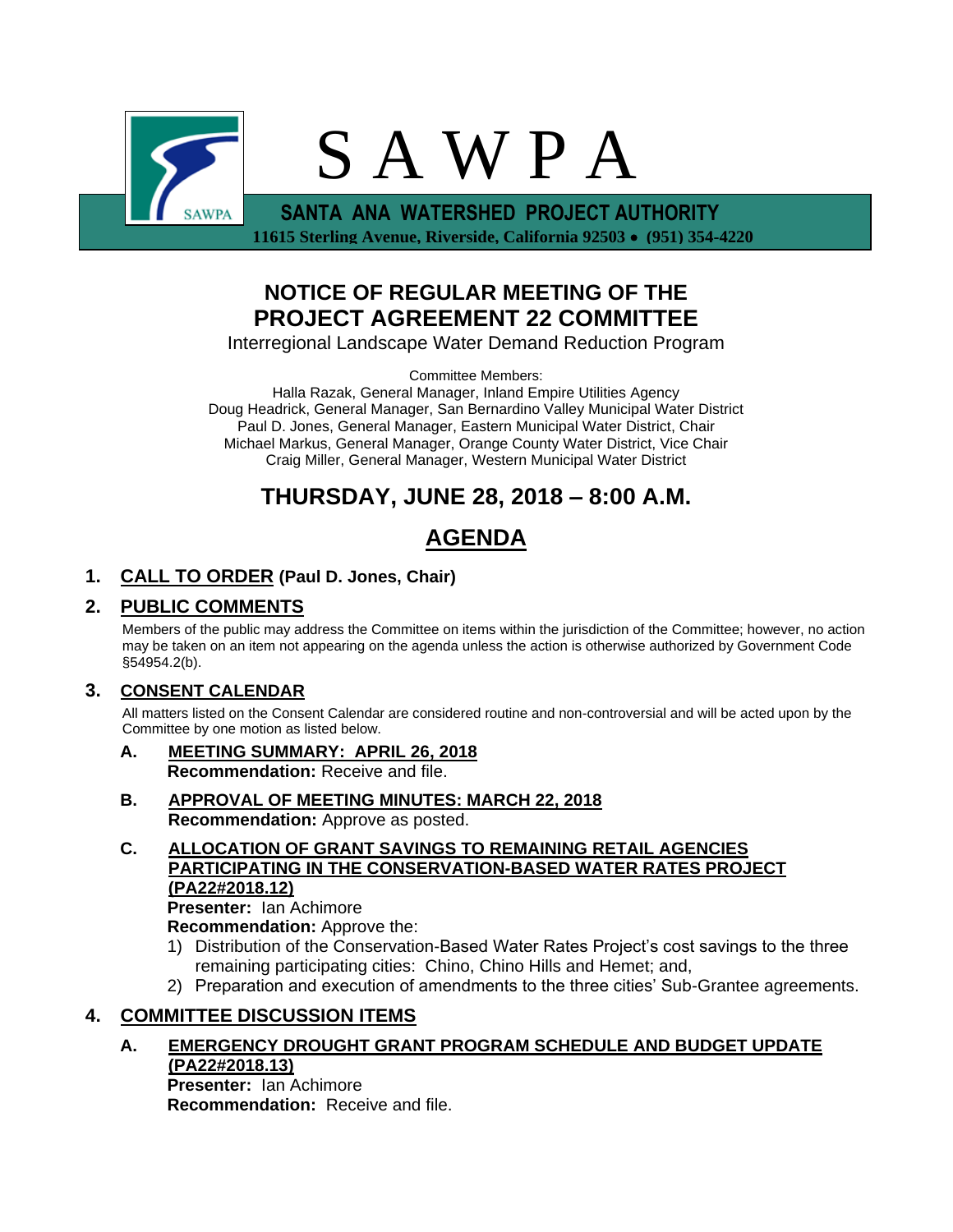#### **B. ESRI WEB-BASED AERIAL IMAGERY TOOL – DROUGHT GRANT DELIVERABLE (PA22#2018.14) Presenter:** Rick Whetsel **Recommendation:** Receive and file.

- **C. RETAIL WATER AGENCY METER GEOCODING AND BUSINESS TYPE CLASSIFI-CATION PROGRAM UPDATE (PA22#2018.15) Presenter:** Rick Whetsel **Recommendation:** Receive and file.
- **D. UPCOMING WATER USE EFFICIENCY PROGRAMS FOR SAWPA MEMBER AGENCIES AND MWDOC (PA22#2018.16) Presenter:** Ian Achimore **Recommendation:** Receive and file.
- **E. LEGISLATIVE APPROVAL OF EXECUTIVE ORDER B-37-16: MAKING WATER CONSERVATION A CALIFORNIA WAY OF LIFE (PA22#2018.17) Presenter:** Ian Achimore **Recommendation:** Receive and file.

### **5. FUTURE AGENDA ITEMS**

## **6. ADJOURNMENT**

#### **PLEASE NOTE:**

Americans with Disabilities Act: Meeting rooms are wheelchair accessible. If you require any special disability related accommodations to participate in this meeting, please contact (951) 354-4220 or kberry@sawpa.org. Notification at least 48 hours prior to the meeting will enable staff to make reasonable arrangements to ensure accessibility for this meeting. Requests should specify the nature of the disability and the type of accommodation requested.

Materials related to an item on this agenda submitted to the Commission after distribution of the agenda packet are available for public inspection during normal business hours at the SAWPA office, 11615 Sterling Avenue, Riverside, and available at www.sawpa.org, subject to staff's ability to post documents prior to the meeting.

#### **Declaration of Posting**

I, Kelly Berry, Clerk of the Board of the Santa Ana Watershed Project Authority declare that on Thursday, June 21, 2018, a copy of this agenda has been uploaded to the SAWPA website a[t www.sawpa.org](http://www.sawpa.org/) and posted at the SAWPA office, 11615 Sterling Avenue, Riverside, California.

/s/

\_\_\_\_\_\_\_\_\_\_\_\_\_\_\_\_\_\_\_\_\_\_\_\_\_\_\_\_\_\_\_\_\_\_\_\_\_\_\_ Kelly Berry, CMC

#### **2018 Project Agreement 22 Committee Regular Meetings**

Fourth Thursday of Every Month

(Note: All meetings begin at 8:00 a.m., unless otherwise noticed, and are held at SAWPA.)

| <b>January</b>   |                                              | February        |                                              |
|------------------|----------------------------------------------|-----------------|----------------------------------------------|
| 1/25/18          | <b>Regular Committee Meeting</b>             | 2/22/18         | <b>Regular Committee Meeting [cancelled]</b> |
| <b>March</b>     |                                              | April           |                                              |
| 3/22/18          | <b>Regular Committee Meeting</b>             | 4/26/18         | <b>Regular Committee Meeting</b>             |
| May              |                                              | June            |                                              |
| 5/24/18          | <b>Regular Committee Meeting [cancelled]</b> | 6/28/18         | Regular Committee Meeting                    |
| July             |                                              | August          |                                              |
| 7/26/18          | Regular Committee Meeting                    | 8/23/18         | Regular Committee Meeting                    |
| <b>September</b> |                                              | October         |                                              |
| 9/27/18          | Regular Committee Meeting                    | 10/25/18        | Regular Committee Meeting                    |
| <b>November</b>  |                                              | <b>December</b> |                                              |
| 11/15/18         | Regular Committee Meeting                    | 12/27/18        | <b>Regular Committee Meeting</b>             |

Meeting date adjusted due to conflicting holiday.